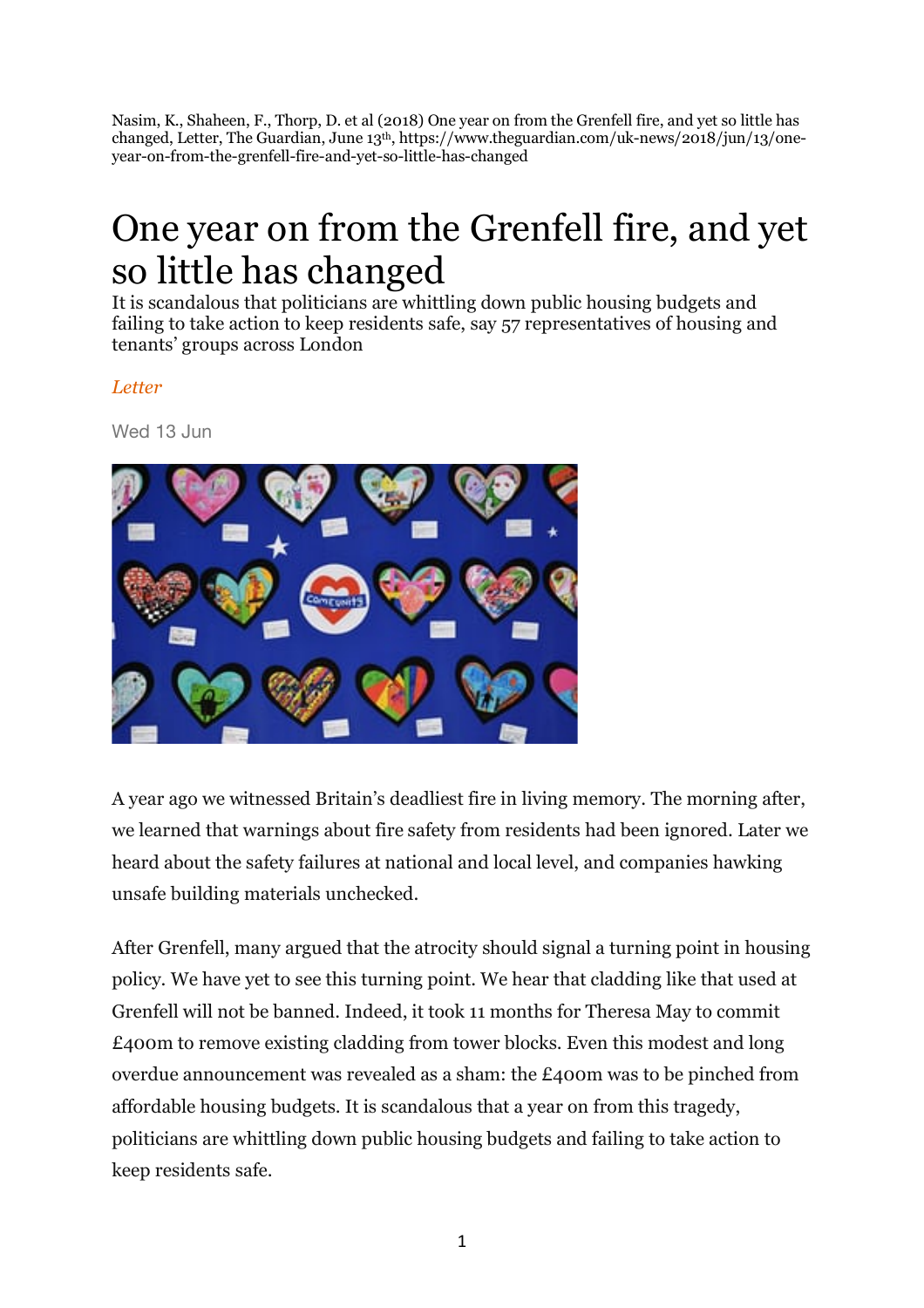This political disregard for social tenants is rooted in state disinvestment from public housing, and unaccountable private interests taking over the building and management of social housing. Our estates are being run down and demolished while public assets are sold off. Meanwhile 80% of new homes built in London are affordable only to the richest 8% of the city.

The mayor of London is to enforce ballots on some estates facing "regeneration". This is a start – but we need political will at all levels to ensure that development benefits tenants first, and that what gets built locally meets local needs.

A tragedy like Grenfell must never happen again. We need public investment in safe, decent public housing that is affordable for everyone. We want a housing system where tenants are listened to. And we need housing policy driven by public interest, not by the market.

**Katya Nasim** *Radical Housing Network* **Dr Faiza Shaheen** *Director of CLASS* **Doug Thorpe** *StopHDV Campaign* **Emma Dent Coad** *Labour MP for Kensington* **Sian Berry** *Green party London assembly member* **Piers and Tanya Thompson** *Save Our Silchester* **Richard Chute** *Chair, Earls Court Tenants' Association* **Joe Beswick** *Head of Housing and Land, New Economics Foundation* **Eileen Short** *Chair, Defend Council Housing* **Pilgrim Tucker** *Community Organiser* **Dawn Foster** *Journalist* **Cllr Jonathan Bartley** *Co-leader, Green party* **Jean Lambert** *Green party MEP for London* **Susan Pashkoff** *Chair, East London Unite Community* **Martin Goodsell** *Secretary, East London Unite Community* **Rachael Hookaway** *GMB Young London* **Professor Danny Dorling** *Author of All that is Solid: The Great Housing Disaster, University of Oxford* **Anna Minton** *Author of Big Capital: Who is London for?, Reader in Architecture, University of East London* **Dr David Madden** *Author of In Defense of Housing: The Politics of Crisis, London School of Economics*